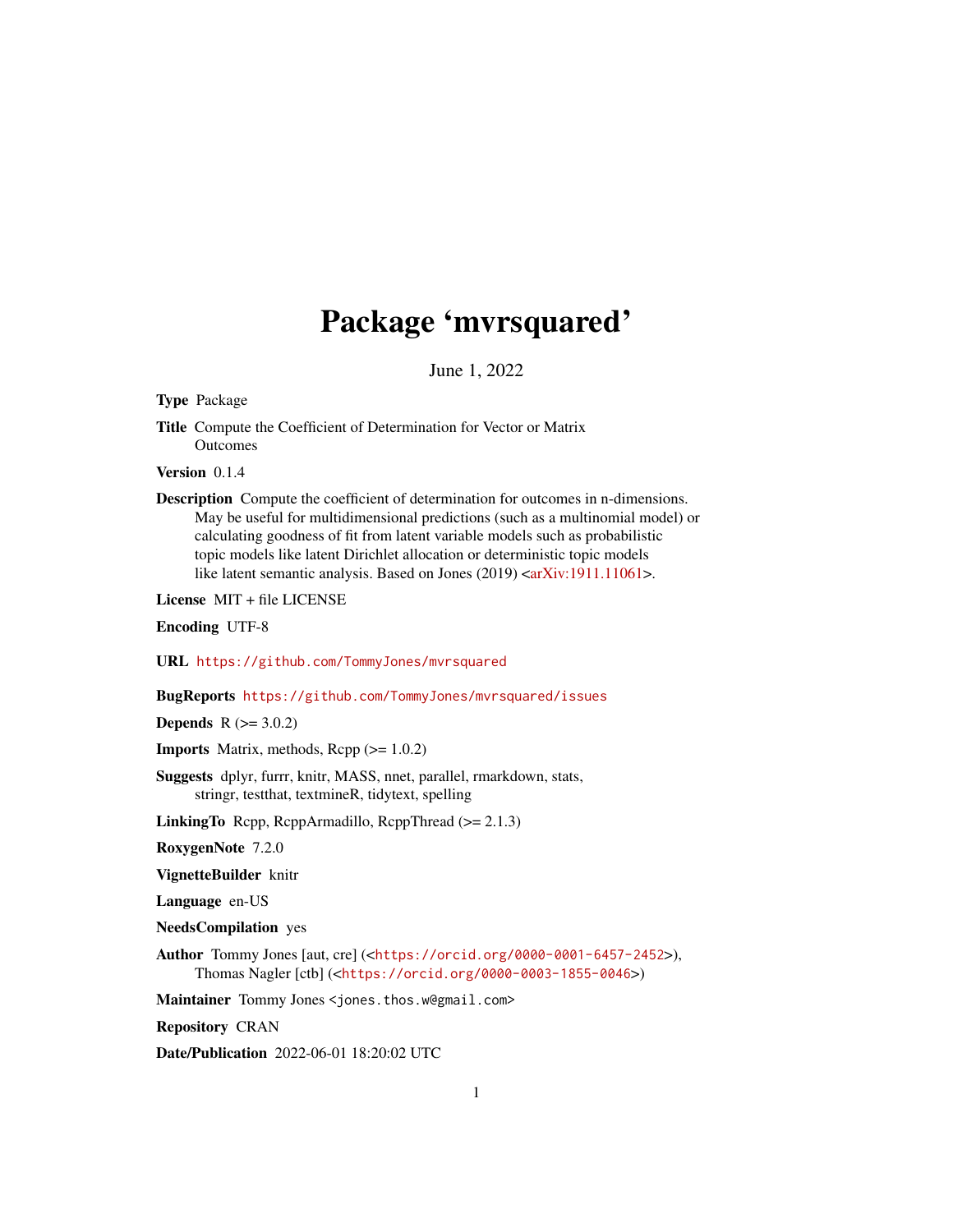### <span id="page-1-0"></span>R topics documented:

#### **Index** [5](#page-4-0). The second state of the second state of the second state of the second state of the second state of the second state of the second state of the second state of the second state of the second state of the second

calc\_rsquared *Calculate R-Squared.*

#### Description

Calculate R-Squared for univariate or multivariate outcomes.

#### Usage

```
calc_rrsquared(y, yhat, ybar = NULL, return_ss_only = FALSE, threads = 1)
```
#### Arguments

| y       | The true outcome. This must be a numeric vector, numeric matrix, or coercible<br>to a sparse matrix of class dgCMatrix. See 'Details' below for more information. |
|---------|-------------------------------------------------------------------------------------------------------------------------------------------------------------------|
| yhat    | The predicted outcome or a list of two matrices whose dot product makes the<br>predicted outcome. See 'Details' below for more information.                       |
| ybar    | Numeric scalar or vector; the mean of y. Useful for parallel computation in<br>batches.                                                                           |
|         | return_ss_only Logical. Do you want to forego calculating R-squared and only return the sums<br>of squares?                                                       |
| threads | Integer number of threads for parallelism; defaults to 1.                                                                                                         |

#### Details

There is some flexibility in what you can pass as y and yhat. In general, y can be a numeric vector, numeric matrix, a sparse matrix of class dgCMatrix from the [Matrix](#page-0-0) package, or any object that can be coerced into a dgCMatrix.

yhat can be a numeric vector, numeric matrix, or a list of two matrices whose dot product has the same dimensionality as y. If yhat is a list of two matrices you may optionally name them x and w indicating the order of multiplication (x left multiplies w). If unnamed or ambiguously named, then it is assumed that yhat[[1]] left multiplies yhat[[2]].

#### Value

If return\_ss\_only = FALSE, calc\_rsqured returns a numeric scalar R-squared. If return\_ss\_only = TRUE, calc\_rsqured returns a vector; the first element is the error sum of squares (SSE) and the second element is the total sum of squares (SST). R-squared may then be calculated as 1 - SSE / SST.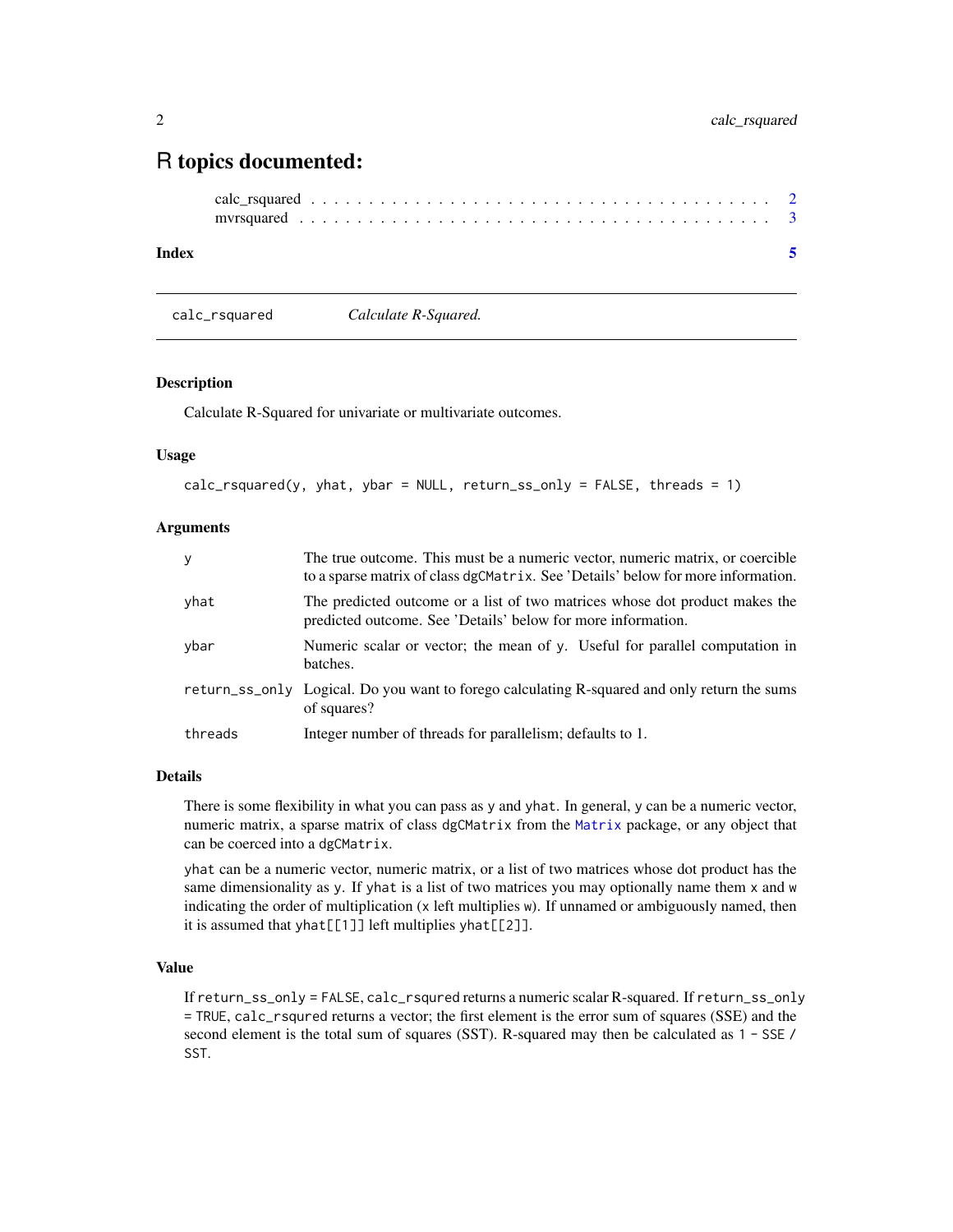#### <span id="page-2-0"></span>mvrsquared 3

#### Note

On some Linux systems, setting threads greater than 1 for parallelism may introduce some imprecision in the calculation. As of this writing, the cause is still under investigation. In the meantime setting threads = 1 should fix the issue.

Setting return\_ss\_only to TRUE is useful for parallel or distributed computing for large data sets, particularly when y is a large matrix. However if you do parallel execution you MUST pre-calculate 'ybar' and pass it to the function. If you do not, SST will be calculated based on means of each batch independently. The resulting r-squared will be incorrect.

See example below for parallel computation with [future\\_map](#page-0-0) from the furr package.

#### Examples

```
# standard r-squared with y and yhat as vectors
f \le stats::lm(mpg \sim cyl + disp + hp + wt, data = datasets::mtcars)
y <- f$model$mpg
yhat <- f$fitted.values
calc_rsquared(y = y, yhat = yhat)
# standard r-squared with y as a matrix and yhat containing 'x' and linear coefficients
s <- summary(f)
x \le cbind(1, as.matrix(f$model[, -1]))
w <- matrix(s$coefficients[, 1], ncol = 1)
calc_rsquared(y = matrix(y, ncol = 1), yhat = list(x, w))
# multivariate r-squared with y and yhat as matrices
calc_rsquared(y = cbind(y, y), yhat = cbind(yhat, yhat))
# multivariate r-squared with yhat as a linear reconstruction of two matrices
calc_rsquared(y = cbind(y, y), yhat = list(x, cbind(w,w)))
```
mvrsquared *mvrsquared*

#### Description

Compute the Coefficient of Determination for Vector or Matrix Outcomes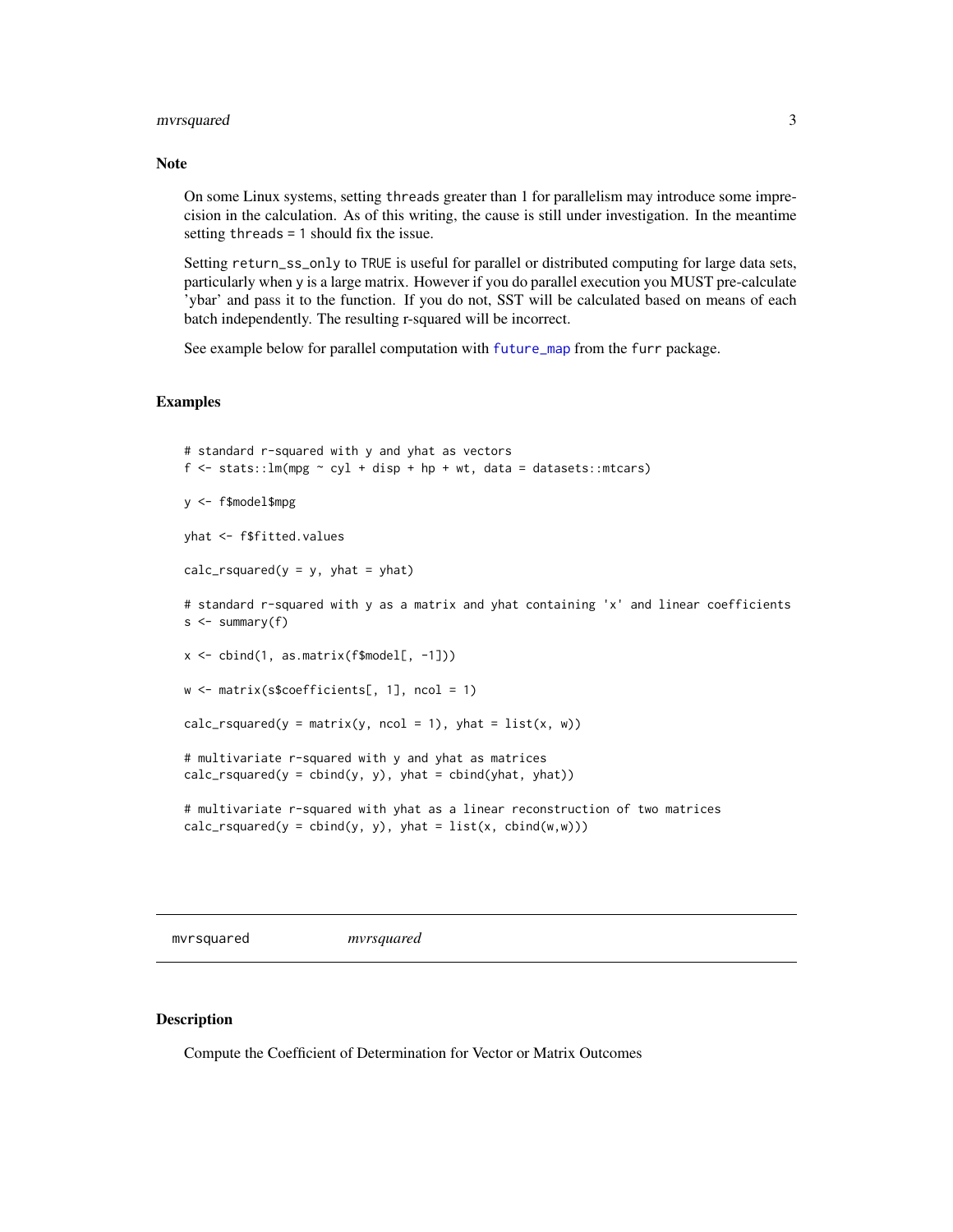#### Details

Welcome to the mvrsquared package! This package does one thing: calculate the coefficient of determination or "R-squared". However, this implementation is different from what you may be familiar with. In addition to the standard R-squared used frequently in linear regression, 'mvrsquared' calculates R-squared for multivariate outcomes. (This is why there is an 'mv' in mvrsquared).

mvrsquared implements R-squared based on a derivation in this paper ([https://arxiv.org/abs/](https://arxiv.org/abs/1911.11061) [1911.11061](https://arxiv.org/abs/1911.11061)). It's the same definition of R-squared you're probably familiar with, i.e. 1 - SSE/SST but generalized to n-dimensions.

In the standard case, your outcome and prediction are vectors. In other words, each observation is a single number. This is fine if you are predicting a single variable. But what if you are predicting multiple variables at once? In that case, your outcome and prediction are matrices. This situation occurs frequently in topic modeling or simultaneous equation modeling.